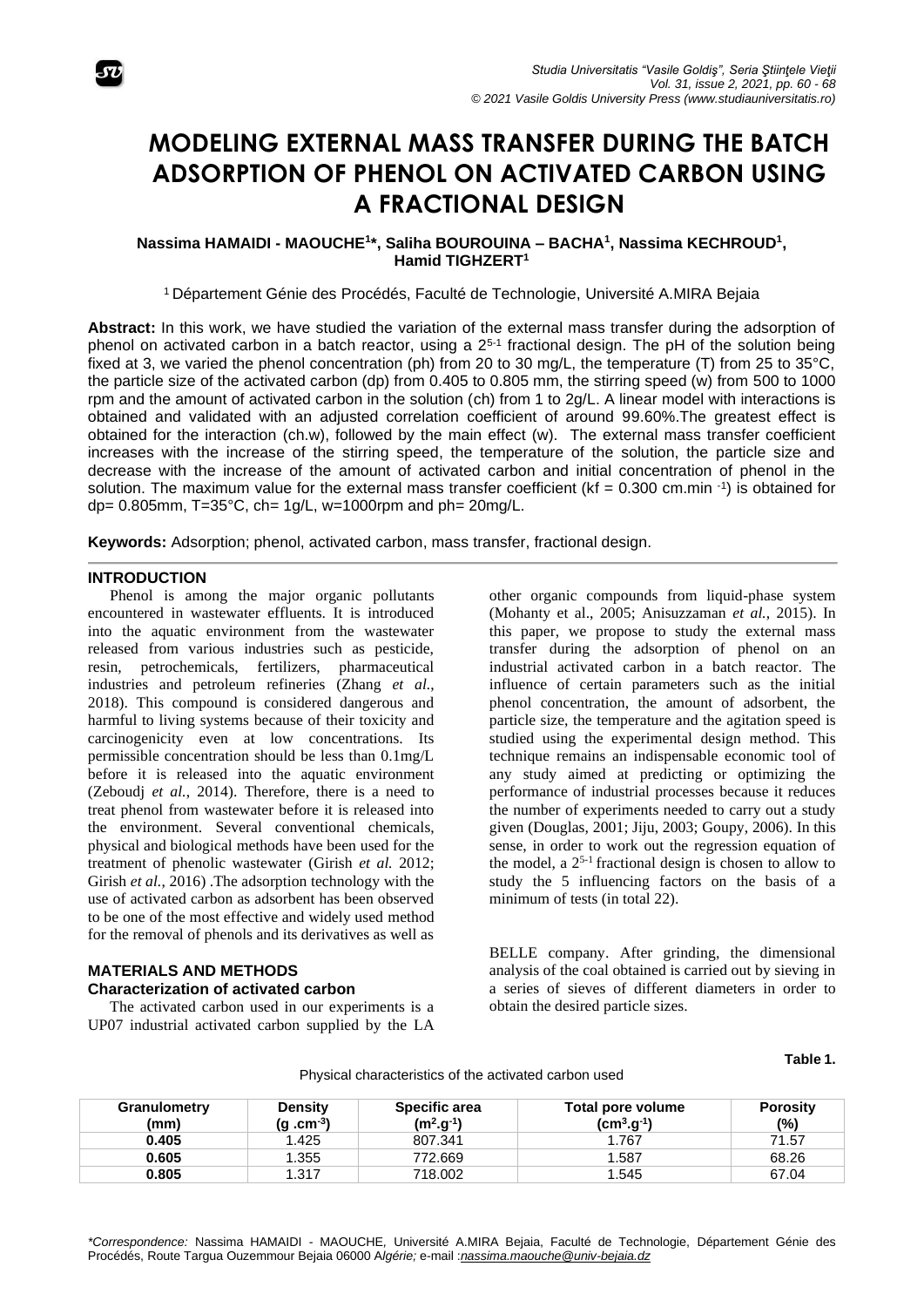#### **Preparation of solutions**

All solutions are prepared in distilled water acidulated to pH =3 with sulfuric acid  $H_2SO_4$  according to a previous study (Hamaidi et al., 2009). All the experiments were carried out in a batch reactor on a heating plate equipped with a magnetic stirrer and a thermometer (Fig.1).



**Fig. 1** Experimental apparatus.

#### **Experiments**

For each test, an experiment is carried out in a time interval, ranging from zero to fifteen minutes. Samples of 10 mL were taken at regular intervals, then filtered

#### **Fractional plan calculation**

The factors selected in this study and their intervals of variation are grouped together in Table 2. The value -1 is assigned to the lowest level of a factor, zero for values in the center of the chosen domain, and the value +1 to the highest level (Douglas et al., 2001; and the final concentrations are monitored by measuring the absorbance corresponding to a maximum wavelength ( $\lambda = 270$  nm) using a visible Optizen UV spectrophotometer. 3220.

Goupy, 2006). In this study, we have chosen a  $2^{5-1}$ fractional design with six points in the center  $(N_0=6)$ , so the total number of experiments is twenty-two (Nt  $=$  22). The calculation and the processing of the results are carried out using MINITAB 1.7 and Excel 2007 software.

**Table 2.**

| Selection of factors and field of study |  |
|-----------------------------------------|--|
|-----------------------------------------|--|

| <b>Operating parameters</b>                     | <b>Abbreviation</b> | Level -1 | Level 0 | Level +1 |
|-------------------------------------------------|---------------------|----------|---------|----------|
| Température (°C)                                |                     | 25       | 30      | 35       |
| Stirring speed (rpm)                            | w                   | 500      | 750     | 1000     |
| Particle size (mm)                              | dp                  | 0.405    | 0.605   | 0.805    |
| Activated carbon concentration $(q, L^{-1})$    | ch                  |          | 1.5     |          |
| Initial concentration of phenol (mg. $L^{-1}$ ) | ph                  | 20       | 25      | 30       |

#### **The chosen response**

In any adsorption process, it is very essential to know the extent of solute or adsorbate transfer from the bulk liquid phase to the solid adsorbent surface and the solid adsorbent interface or to the liquid and solid interface (Girish *et al.* 2016; Smith *et al.*, 1973). In our case we are interested in the mass transfer on the external surface. In this context, we have applied the Mathews-Weber external diffusion model which assumes that the concentration at the surface of the adsorbent tends to zero or that the intraparticle

$$
kf = -\frac{\ln\left(\frac{C_t}{C_0}\right)}{S_A t} \tag{1}
$$

where  $C_t$  is the concentration of solute in bulk liquid phase at any time t;  $C<sub>o</sub>$  is the phenol initial concentration, kf is the external mass transfer coefficient, and  $S_A$  is the surface area of adsorbent per unit volume of particle free slurry  $(cm<sup>-1</sup>)$  and is given by Equation (2) (Kumar *et al*., 2007):

resistance is negligible and hence the intraparticle diffusion can be neglected at an early period of contact (Prasad *et al*., 2009). The model is derived on the basis of Fickien's law's application, where the solute concentration in the liquid-phase is expressed as a function of the solute concentration difference in the liquid-phase and at the adsorbent surface (Girish *et al*., 2016). The external mass transfer coefficient can be expressed as given in Equation (1) (Kumar *et al*., 2007):

$$
S_A = \frac{6M}{V d_p \rho (1 - \varepsilon_p)}\tag{2}
$$

Where V is the volume of solution (L), M is the adsorbent mass (g),  $\varepsilon_p$  is the particle porosity, and  $\rho$  is bulk density (g.cm<sup>-3</sup>). The external mass transfer coefficient  $k_f$  can be estimated from the slope of the curve ln  $(C_0/C_t)$  versus time t.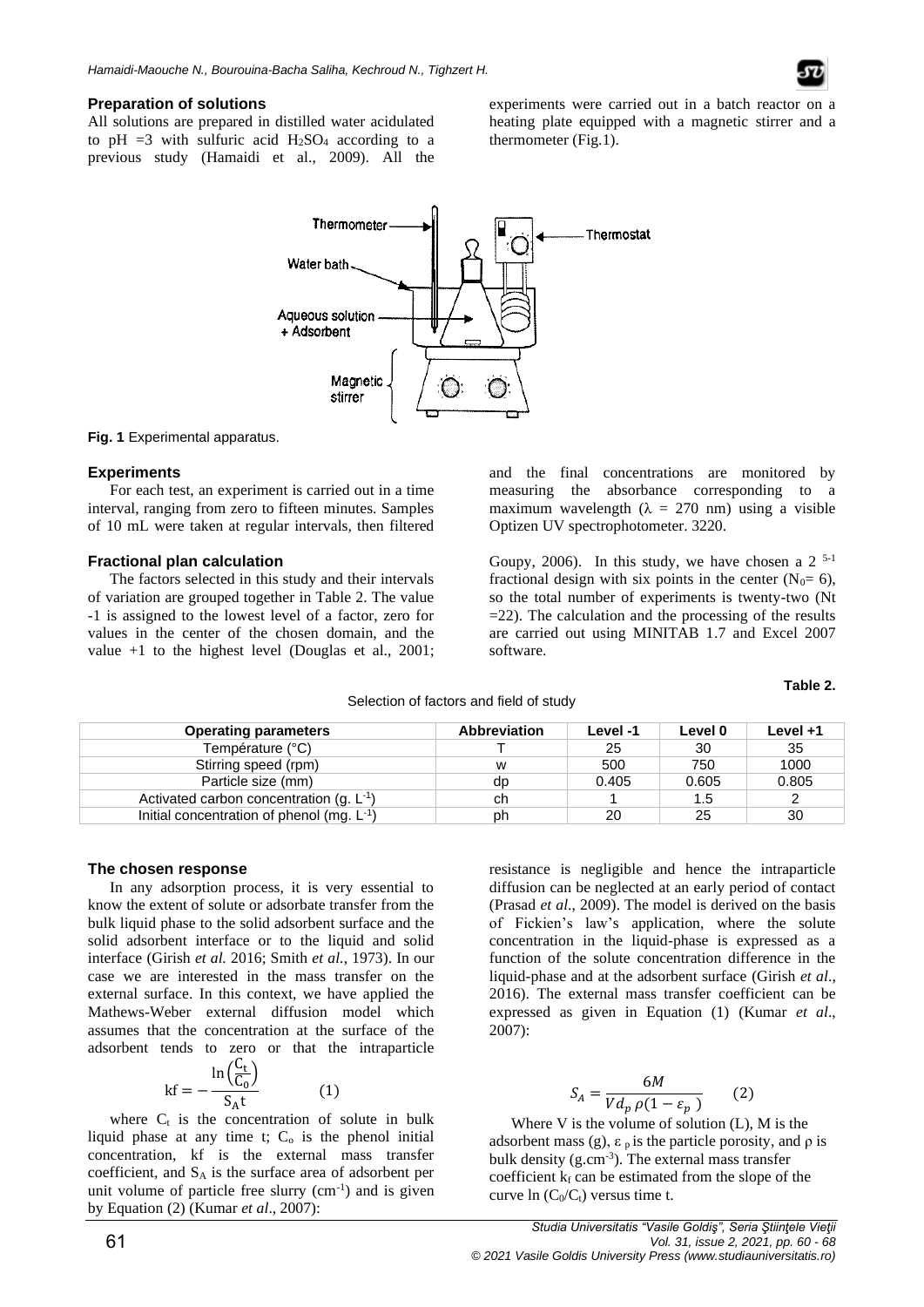

## **RESULTS AND DISCUSSIONS Matrix of experiments**

In Table 3. The values of the external mass transfer coefficient kf (response) are obtained by plotting the curve of ln  $(C_0 / C_t)$  as a function of time for each experiment and predicted values of kf are calculated using the model obtained. The matrix of experiences obtained is given with the real variables.

| <b>Run order</b> | т  | w    | dp    | ch  | ph | <b>Response</b><br>kf (cm. min $-1$ ) | <b>Predicted</b><br>kf (cm. min $-1$ ) | Relative error (%) |
|------------------|----|------|-------|-----|----|---------------------------------------|----------------------------------------|--------------------|
| 1                | 35 | 500  | 0.405 | 2.0 | 30 | 0.088                                 | 0.086                                  | 2.32               |
| $\overline{2}$   | 25 | 500  | 0.805 | 2.0 | 30 | 0.156                                 | 0.155                                  | 0.64               |
| $\overline{3}$   | 35 | 1000 | 0.805 | 2.0 | 30 | 0.170                                 | 0.169                                  | 0.59               |
| $\overline{4}$   | 25 | 1000 | 0.405 | 2.0 | 30 | 0.102                                 | 0.100                                  | 2.00               |
| 5                | 30 | 750  | 0.605 | 1.5 | 25 | 0.159                                 | 0.158                                  | 0.63               |
| 6                | 30 | 750  | 0.605 | 1.5 | 25 | 0.157                                 | 0.158                                  | 0.63               |
| $\overline{7}$   | 35 | 1000 | 0.405 | 1.0 | 30 | 0.193                                 | 0.193                                  | 0.00               |
| 8                | 30 | 750  | 0.605 | 1.5 | 25 | 0.156                                 | 0.158                                  | 0.63               |
| 9                | 35 | 500  | 0.805 | 2.0 | 20 | 0.207                                 | 0.207                                  | 0.00               |
| 10               | 25 | 500  | 0.805 | 1.0 | 20 | 0.150                                 | 0.148                                  | 1.35               |
| 11               | 25 | 500  | 0.405 | 1.0 | 30 | 0.138                                 | 0.138                                  | 0.00               |
| 12               | 25 | 1000 | 0.405 | 1.0 | 20 | 0.235                                 | 0.234                                  | 0.43               |
| 13               | 35 | 500  | 0.805 | 1.0 | 30 | 0.142                                 | 0.143                                  | 0.70               |
| 14               | 35 | 1000 | 0.405 | 2.0 | 20 | 0.155                                 | 0.156                                  | 0.64               |
| 15               | 30 | 750  | 0.605 | 1.5 | 25 | 0.161                                 | 0.158                                  | 1.90               |
| 16               | 35 | 500  | 0.405 | 1.0 | 20 | 0.106                                 | 0.105                                  | 0.95               |
| 17               | 30 | 750  | 0.605 | 1.5 | 25 | 0.162                                 | 0.158                                  | 2.53               |
| 18               | 25 | 500  | 0.405 | 2.0 | 20 | 0.130                                 | 0.131                                  | 0.76               |
| 19               | 25 | 1000 | 0.805 | 1.0 | 30 | 0.198                                 | 0.199                                  | 0.50               |
| 20               | 30 | 750  | 0.605 | 1.5 | 25 | 0.157                                 | 0.158                                  | 0.63               |
| 21               | 35 | 1000 | 0.805 | 1.0 | 20 | 0.300                                 | 0.298                                  | 0.67               |
| 22               | 25 | 1000 | 0.805 | 2.0 | 20 | 0.125                                 | 0.125                                  | 0.00               |

#### **Modeling and analysis of variance**

The Pareto chart of the effects is used to determine the magnitude and the importance of an effect. The chart displays the absolute value of the effects and draws a reference line on the chart. Any effect that extends past this reference line is statistically significant. In Fig. 2 we notice that all terms have a value greater than 2.36 so they are all representative, as we also observe in this figure that the most important interaction is (ch.w), followed by the main effects (w) and (ch). In Table 4. We have represented the results of statistical tests. The Student's test (T-value) allows us to verify the meaning of the model terms (Goupy, 2006). The analysis of variance makes it possible to verify the adequacy of the regression equation. For this, it is necessary to carry out the Fisher-Snedecor's test (F-value). The associated P-value expresses the

probability of accidentally obtaining the result observed if the factor has no effect. If  $P < 0.05$  we observe that the result is not the result of chance: the result is significant (Latifa *et al*., 2015). Otherwise, the result has, in the absence of effect of the factor, such a probability. It will not be attributed to the effect of the factor: the result is not significant. In Table 4. It can be seen that all P-values are less than 0.05 for both tests so all terms will be represented in the model equation.

Lack of fit, tests assess the fit of the model, if the Pvalue is less than 0.05 evidences exists that the model does not accurately fit the data (Maria *et al*., 2016). In our case the regression, then performed is very significant (P- value =  $0.171 > 0.05$ ), which means that the variations in responses observed are mainly explained by the final regression equation.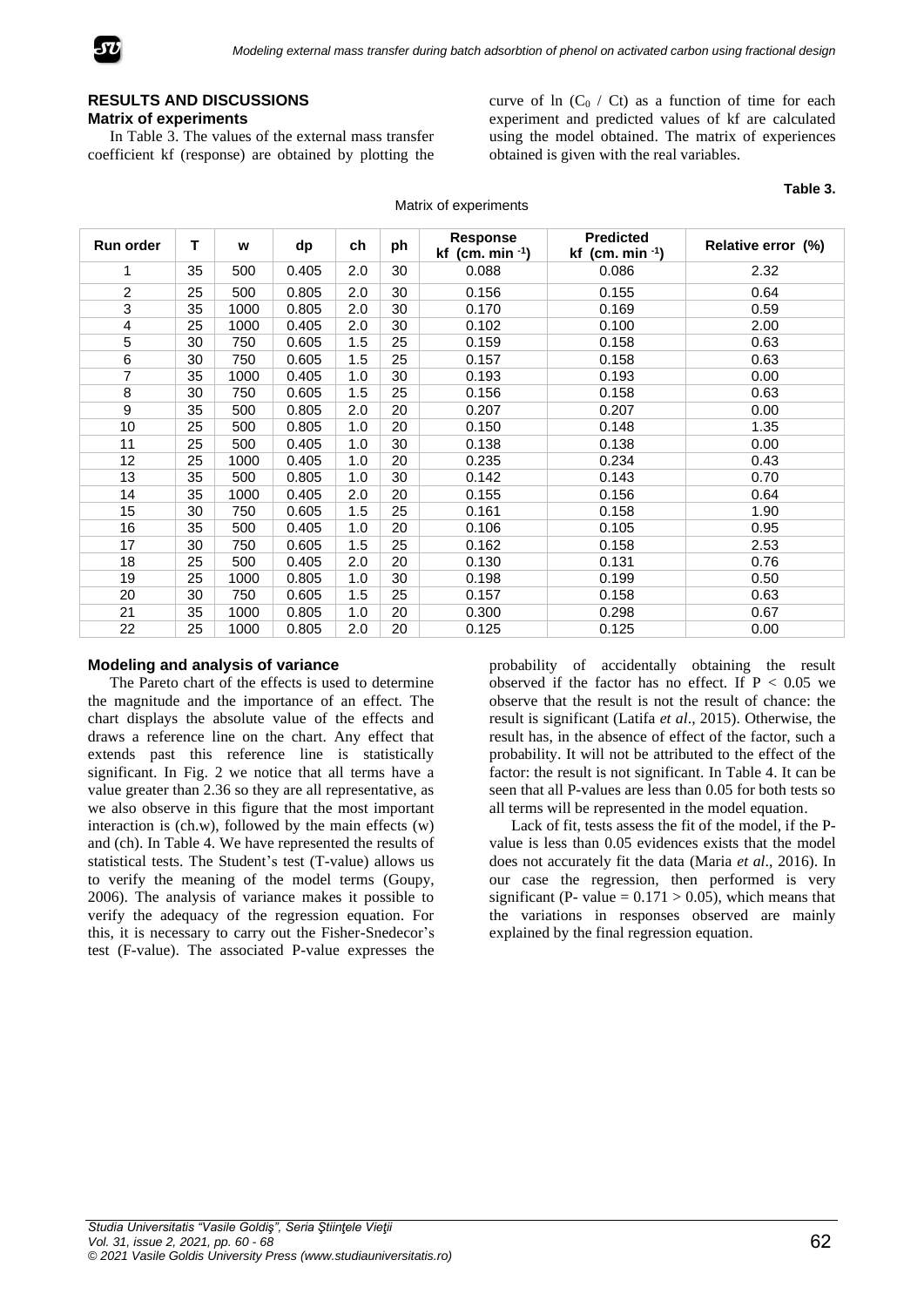

**Fig. 2** Pareto Chart of the standardized effects for the level of significance  $\alpha$  = 0.05.

| <b>Terms</b>  | Coefficient | <b>T-value</b> | <b>P-value</b> | <b>Terms</b> | <b>F-value</b> | <b>P-value</b> |
|---------------|-------------|----------------|----------------|--------------|----------------|----------------|
| Term constant | 0.1515      | 222.60         | 0.000          | т            | 118.68         | 0.000          |
| Т             | $-0.01027$  | 10.89          | 0.000          | W            | 958.91         | 0.000          |
| W             | 0.000289    | 30.97          | 0.000          | dp           | 666.65         | 0.000          |
| dp            | $-0.3616$   | 25.82          | 0.000          | ch           | 796.45         | 0.000          |
| ch            | 0.0262      | $-28.22$       | 0.000          | ph           | 359.38         | 0.000          |
| ph            | 0.010025    | $-18.96$       | 0.000          | T.w          | 262.84         | 0.000          |
| T.w           | 0.000009    | 16.21          | 0.000          | T.dp         | 470.98         | 0.000          |
| T.dp          | 0.015813    | 21.70          | 0.000          | T.ch         | 55.69          | 0.000          |
| T.ch          | 0.002175    | 7.46           | 0.000          | T.ph         | 122.45         | 0.000          |
| T.ph          | $-0.000322$ | $-11.07$       | 0.000          | w.dp         | 53.16          | 0.000          |
| w.dp          | $-0.000106$ | $-7.29$        | 0.000          | w.ch         | 1291.79        | 0.000          |
| w.ch          | $-0.000210$ | $-35.94$       | 0.000          | w.ph         | 50.69          | 0.000          |
| w.ph          | $-0.000004$ | $-7.12$        | 0.000          | dp.ch        | 31.09          | 0.001          |
| dp.ch         | 0.04062     | 5.58           | 0.001          | Lack-of-fit  | 2.57           | 0.171          |

#### Results of statistical tests

The quality of the predicted model is evaluated by the coefficient of determination, for our model the calculated  $\mathbb{R}^2$ , which is equal to 99.87% indicates that the regression model is significant at 99.87% of the

### **Regression equation**

The relative error which does not reach 3% (Table 3.), the results of the analysis of variance, the Student

| kf                                             |     |
|------------------------------------------------|-----|
| $= 0.1515 - 0.01027T + 0.000289W - 0.3616dp$   |     |
| $+0.0262ch + 0.010025ph + 0.000009T$ . w       |     |
| $+0.015813T$ .dp + 0.002175T.ch - 0.000322T.ph |     |
| $-0.000106$ w.dp $-0.000210$ w.ch              |     |
| $-0.000004$ w.ph                               |     |
| $+0.04062dp.$ ch                               | (3) |
|                                                |     |

### **Study of interactions**

In this case, we are only interested in the interaction (w.ch) which has the greatest T-value in absolute value (35.94) (Table 4.). This value is negative, this means degree of confidence, i.e. that the model makes it possible to recover 99.87% of the measured responses. The adjusted  $\mathbb{R}^2$  value is also important; it's equal to 99.60%.

and Fischer test and the coefficient of determination obtained, greater than 99% of the level of significance  $\alpha$  = 0.05, allow us to validate the model and write the final regression equation in uncoded units as follows:

that one parameter must be increased and the other decreased in parallel in order to obtain a better kf. Fig. 3 confirms this deduction moreover, we observe that it is necessary to increase w and decrease ch for a better kf.

**Table 4**.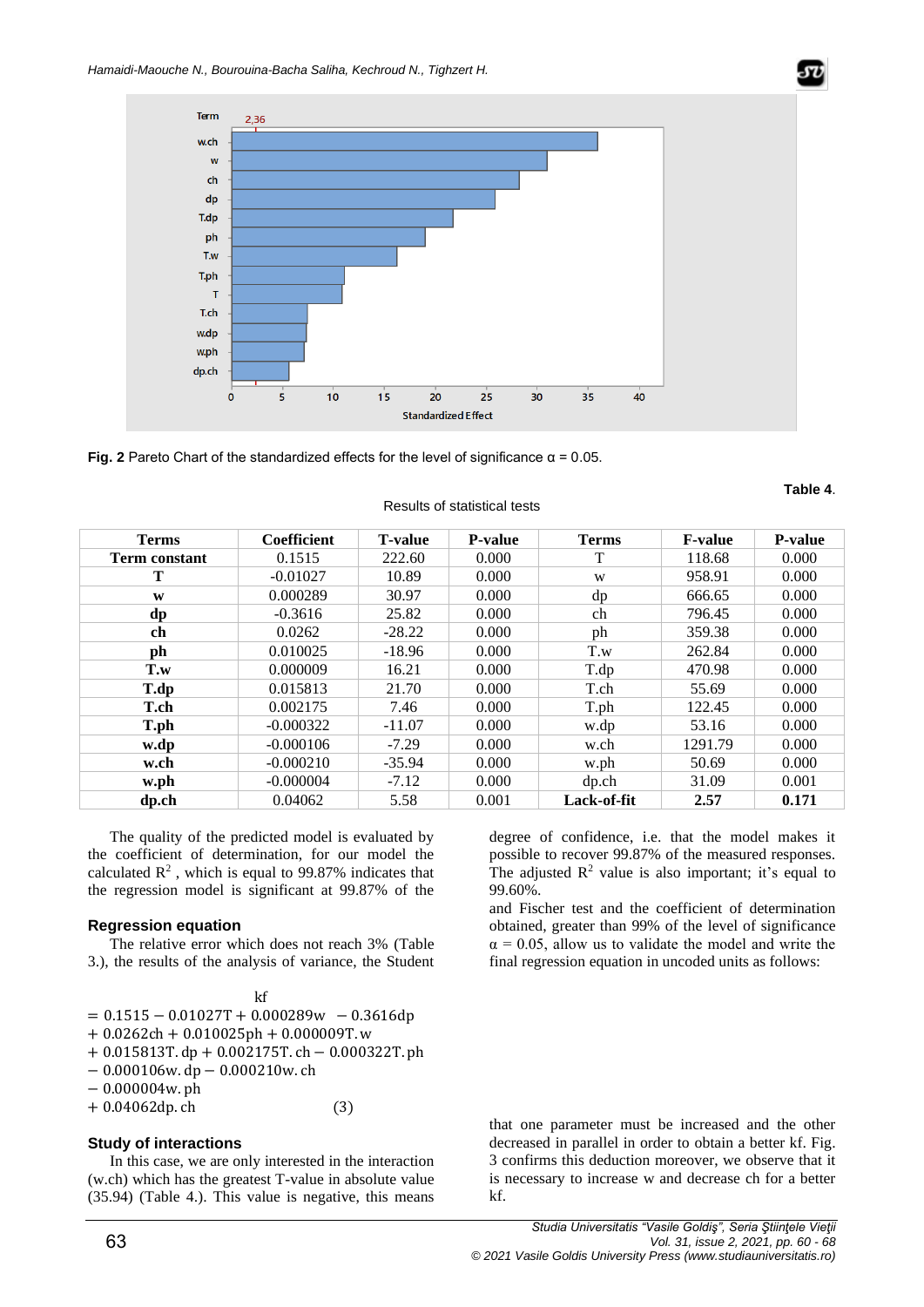

**Fig. 3** Contour Plot of kf vs. ch; w.

#### **Effect of initial concentration of phenol and the amount of activated carbon**

Fig. 4 shows that the external mass transfer coefficient decreases with the increase in the initial phenol concentration, indeed a higher concentration of phenol saturates the active sites available on the surface of the activated carbon, which leads to a diffusion of the phenol molecules in the internal porosity of the activated carbon particles, consequently to a decrease in the speed at the external transfer (Nassar *et al*.,

2008). Increasing the amount of activated carbon decreases the external surface area of the particle per unit volume since the external mass transfer coefficient is inversely proportional to the latter, which results in an increase in the transfer rate (Guiza *et al*., 2012; Mathews *et al*., 1977).

Fig. 5 showing the contour plot of kf versus ph and ch indicates that the highest external transfer rate (kf > 0.19 cm. min-1 ) is obtained for small phenol concentrations and smalls activated carbon's amount.



**Fig. 4** Effect of initial concentration of phenol and amount of activated carbon (dp =  $0.605$  mm,  $T = 30^{\circ}$ C, w = 750rpm.



**Fig. 5** Contour plot of kf vs. ph; ch.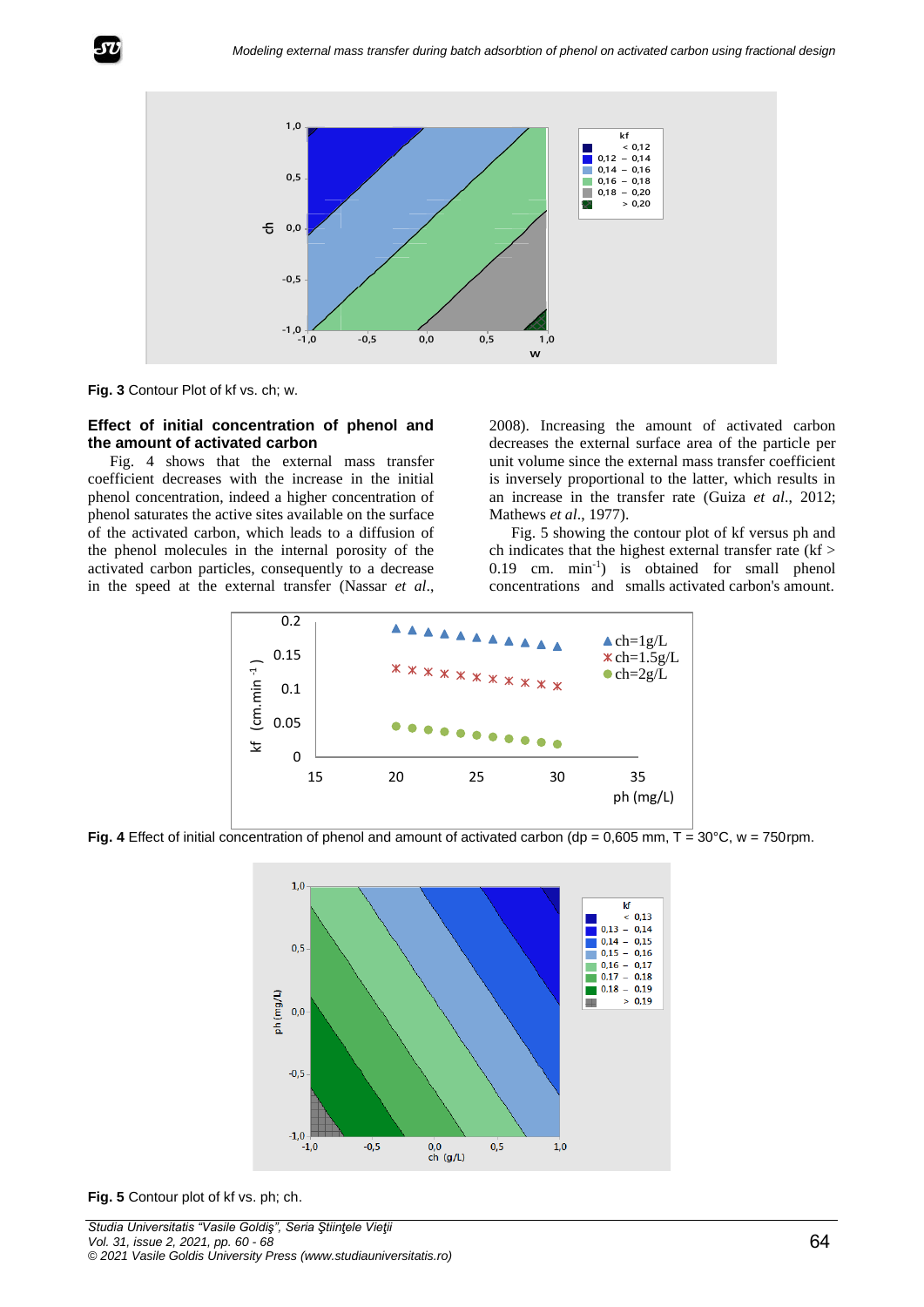

#### **Effect of temperature and particle size**

In Fig. 6, we notice that the coefficient of external mass transfer increases with the increase of the temperature. Indeed, the effect of temperature is mainly decreasing viscosity of solution consequently decrease thickness of boundary layer resistance surrounding the adsorbate and leads to increase mass transfer (Yongli *et al*., 2014). Also on the same figure, it is noted that the increase in the diameter of activated carbon particles leads to an increase in the rate of external mass

transfer. The increase in the diameter of the adsorbent particle decreases the outer surface of the particle per unit volume, which leads to an increase in the external mass transfer coefficient since it is inversely proportional to that surface (Guiza *et al*., 2012; Mathews *et al*., 1977). Fig. 7, shows us that the best values of kf ( $kf > 0.18$  cm.min<sup>-1</sup>) are obtained for high temperatures and large particles.



**Fig. 6** Effect of temperature and particle size (ch =  $1.5$  g/L, w =  $750$  rpm, ph =  $25$  mg/L).



**Fig. 7** Contour Plot of kf vs. dp; T.

#### **Effect of agitation**

The major controlling factor in external mass transfer is the boundary layer. The mass transfer coefficient increases with agitation see Fig. 8; consequently, the effect of agitation is to lower the boundary layer thickness or resistance surrounding the activated carbon particle (Mckay *et al*., 1982; Yeşim *et al*., 2000). The large values of kf (kf > 0.19 cm.min-1 ) are obtained for high temperatures and great agitation (Fig. 9).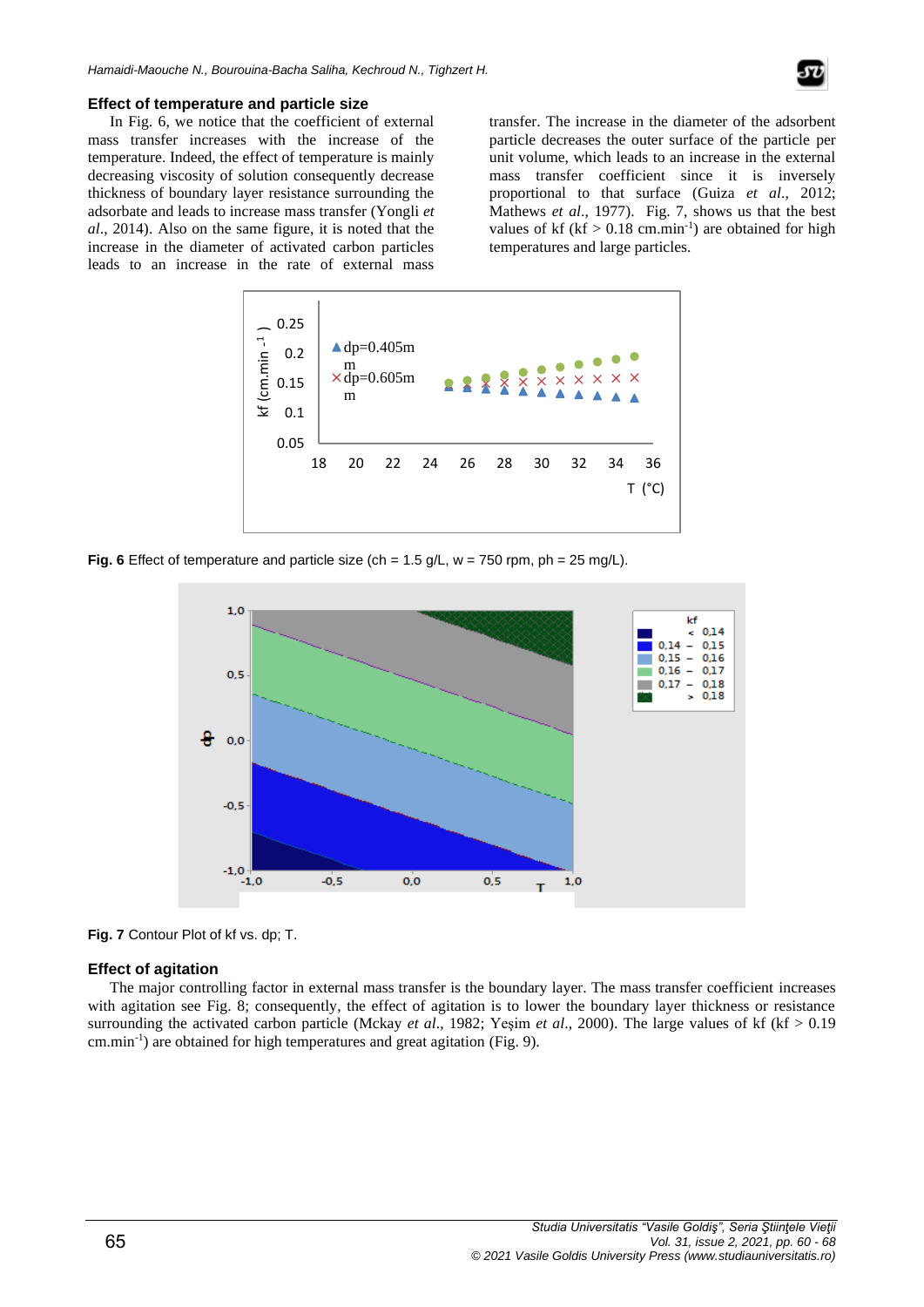

Fig. 8 Effect of agitation at different temperatures ( $dp = 0.605$  mm,  $ch = 1.5$  g/L,  $ph = 25$  mg/L).



**Fig. 9** Contour Plot of kf vs. w; T.

## **Prediction and optimization of external mass transfer coefficient**

In Fig. 10, showing the optimization report, it can be seen that the best values of kf are obtained with a large stirring, a high temperature, a large particle size, a low concentration of phenol and a small amount of activated carbon in solution. The values of the parameters giving the maximum of kf (between 0.288 and 0.30756cm.min<sup>-1</sup>) are therefore: T=35°C,  $w=1000$ rpm, dp =0.805mm, ch=1g/L and ph =20mg/L. In this report, we also got the top five alternative solutions to the optimal solution.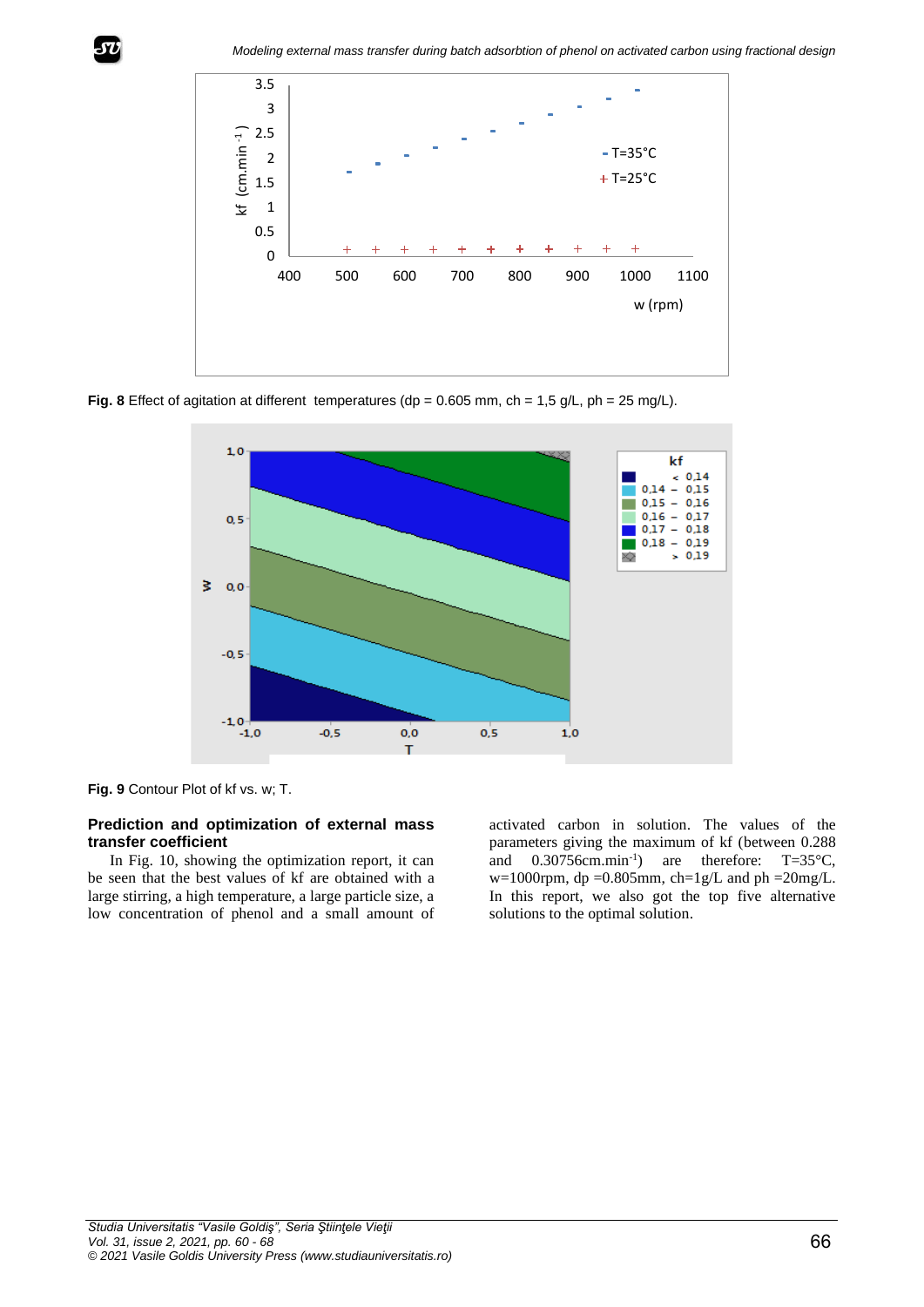

**Fig. 10** Multiple regression for kf. Prediction and optimization report.

### **Comparison with various studies**

The comparison of the external mass transfer coefficient of this work with various adsorbents is

given in Table 5. Even the studied couple's diversity, the external mass transfer kf remains in the range 0.06  $-0.30$  cm.min<sup>-1</sup>.

**Table 5**.

Comparison of the external mass transfer coefficient kf.

| <b>Adsorbent</b>                 | <b>Adsorbate</b>    | $kf$ (cm.min <sup>-1</sup> ) | <b>Reference</b>              |
|----------------------------------|---------------------|------------------------------|-------------------------------|
| Activated carbon                 | phenol              | 0.060                        | (Vinod <i>et al.</i> , 2002)  |
| Activated carbon                 | phenol              | $0.096 - 0.149$              | (Lallan <i>et al.</i> , 2019) |
| Carbon silica                    | phenol              | 0.12                         | (Mckay, 2001)                 |
| Activated carbon                 | Polyethylene glycol | 0.315                        | (Chang et al., 2004)          |
| Methyl violet<br>Sodic Bentonite |                     | 0.246                        | (Guiza et al., 2012)          |
|                                  | This work           | $0.088 - 0.300$              |                               |
|                                  |                     |                              |                               |

## **CONCLUSION**

From the results of the experiments and modeling; it appears that the  $R^2$  indicated that the model explained approximately more than 99 % of the variability of the response. The significant value of this regression ( $P < 0.05$ ) revealed that this model is well adjusted and statistically significant, and the nonsignificant value of lack of fit (P>0.05) shows that there is not bias in this regression. The most influential interaction is (ch.w) followed by the main effects (w) and (ch).The external mass transfer coefficient increases with the increase in the stirring speed, the temperature of the solution, the particle size and decrease with the increase of the amount of activated carbon and initial concentration of phenol in the solution. We can have five alternative combinations to get optimums, but the one that gives us the maximum  $(kf = 0.30$  cm min<sup>-1</sup>) is obtained with a high temperature, a great agitation, a large particles of activated carbon , small concentrations of phenol and a

small amount of activated carbon. The values of the external mass transfer coefficient found in this study are of the same order of magnitude compared to those obtained in other studies already carried out, whatever the adsorbent / adsorbate couple used.

## **AUTHORS CONTRIBUTIONS**

Conceptualization, NHM, SBB, NK and HT; methodology, NHM, SBB; data collection NHM, SBB, NK; data validation, NHM, SBB, data processing NHM, SBB; writing—original draft preparation, NHM, SBB; writing—review and editing, NHM.

## **FUNDING**

This research received no external funding.

## **CONFLICT OF INTEREST**

The authors declare no conflict of interest.